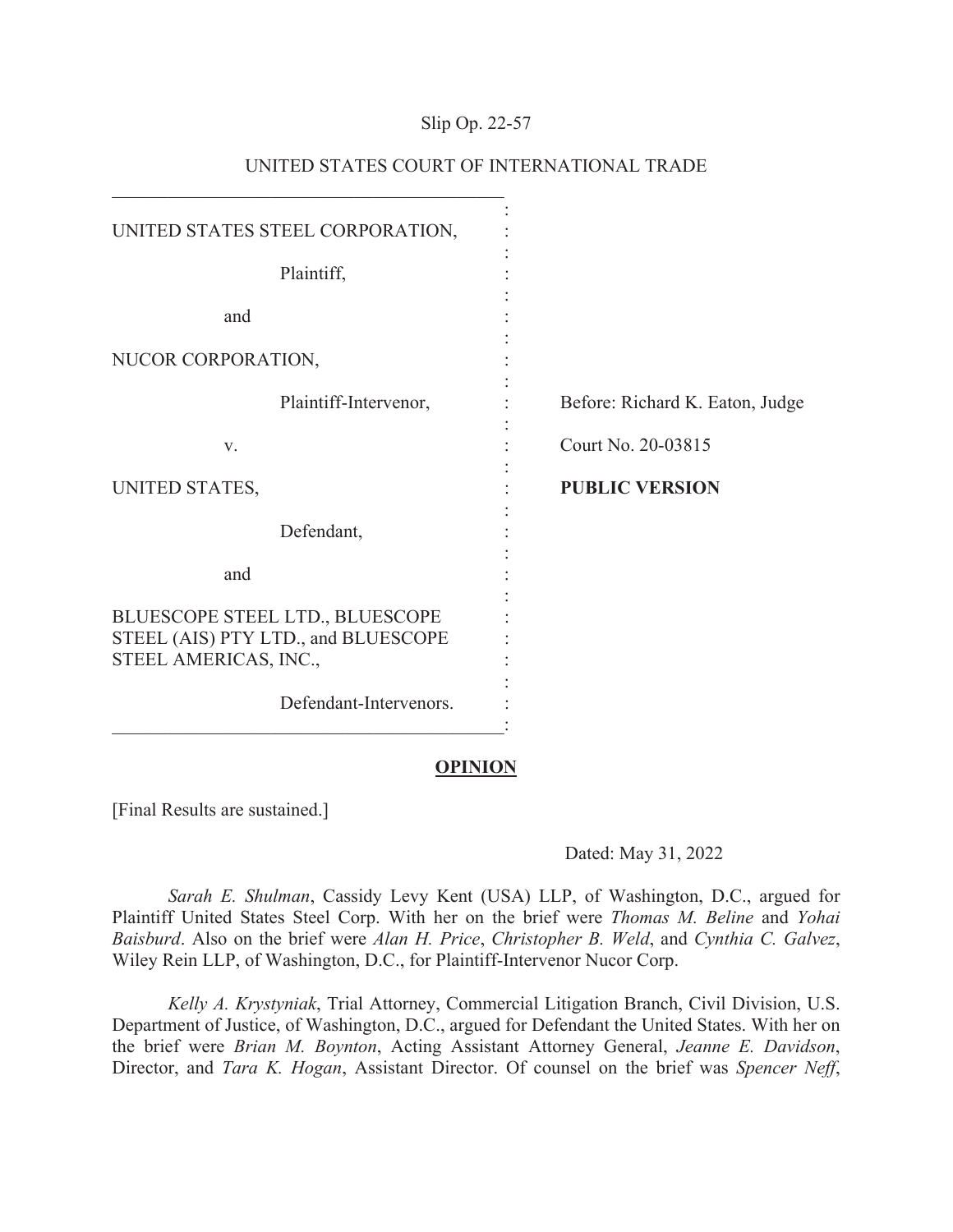Attorney, Office of the Chief Counsel for Trade Enforcement and Compliance, U.S. Department of Commerce, of Washington, D.C.

*Daniel L. Porter* and *Christopher A. Dunn*, Curtis, Mallet-Prevost, Colt & Mosle LLP, of Washington, D.C., argued for Defendant-Intervenors BlueScope Steel Ltd., BlueScope Steel (AIS) Pty Ltd., and BlueScope Steel Americas, Inc. With them on the brief was *James C. Beaty*.

Eaton, Judge: This case involves the final results of the U.S. Department of Commerce's ("Commerce" or the "Department") second administrative review of the antidumping duty order covering hot-rolled steel from Australia. *See Certain Hot-Rolled Steel Flat Prods. From Austl.*, 85 Fed. Reg. 63,249 (Dep't Commerce Oct. 7, 2020) ("Final Results") and accompanying Issues and Decision Mem. (Sept. 30, 2020), PR 147 ("Final IDM"). Domestic steel producers Plaintiff United States Steel Corporation and Plaintiff-Intervenor Nucor Corporation ("Plaintiffs") dispute certain aspects of the Final Results.

Before the court is Plaintiffs' motion for judgment upon the agency record. *See* Pls.' Mem. Supp. Mot. J. Agency R., ECF No. 32 ("Pls.' Br."); Pls.' Reply, ECF No. 39. By their motion, Plaintiffs challenge as unsupported by substantial evidence and otherwise not in accordance with law, the dumping margin that Commerce determined for the sole mandatory respondent in the review—a collapsed entity of affiliated steel companies in Australia owned by Defendant-Intervenor BlueScope Steel Ltd. In particular, Plaintiffs dispute Commerce's finding that the Department's "reimbursement regulation," in 19 C.F.R. § 351.402(f), did not apply. The regulation authorizes Commerce to deduct from U.S. price "the amount of any antidumping duty . . . which the exporter or producer . . . [r]eimbursed to the importer." 19 C.F.R. § 351.402(f)(1)(i)(B) (2019). Here, Plaintiffs fault Commerce's finding that there was no evidence that the respondent exporter had reimbursed its affiliated U.S. importer.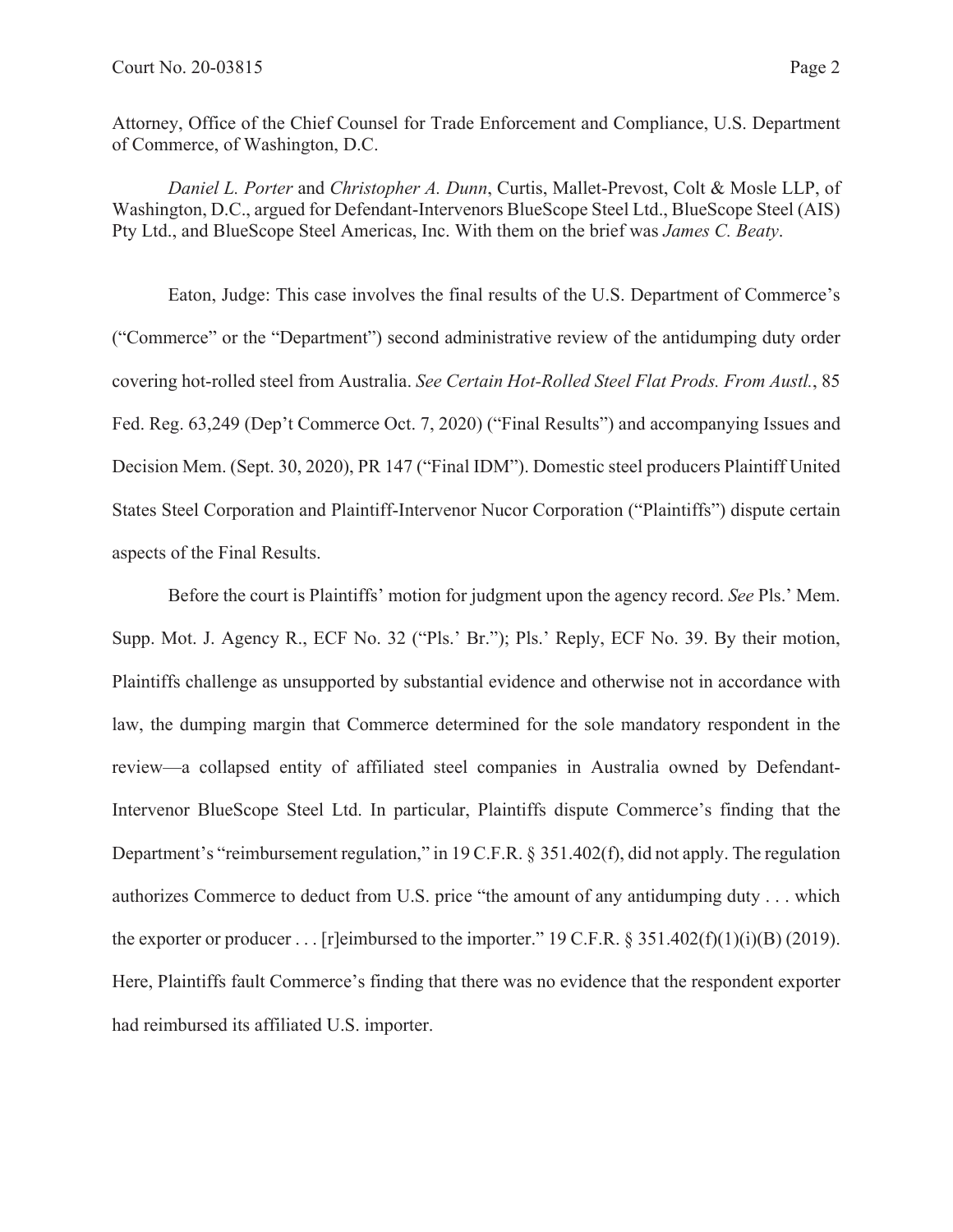The United States ("Defendant"), on behalf of Commerce, and Defendant-Intervenors BlueScope Steel Ltd.; BlueScope Steel (AIS) Pty Ltd.; and BlueScope Steel Americas, Inc. ask the court to sustain Commerce's non-reimbursement finding and deny Plaintiffs' motion. *See* Def.'s Resp. Pls.' Mot. J. Agency R., ECF No. 36 ("Def.'s Br."); Def.-Ints.' Resp., ECF No. 37.

Jurisdiction is found under 28 U.S.C. § 1581(c) (2018) and 19 U.S.C. § 1516a(a)(2)(B)(iii) (2018).

Because Commerce's non-reimbursement finding is supported by substantial evidence and otherwise in accordance with law, Plaintiffs' motion is denied, and the Final Results are sustained.

## **BACKGROUND**

On December 11, 2018, Commerce initiated its second administrative review of the antidumping duty order on hot-rolled steel flat products from Australia. *See Initiation of Antidumping and Countervailing Duty Admin. Revs.*, 83 Fed. Reg. 63,615 (Dep't Commerce Dec. 11, 2018). The period of review was October 1, 2017, to September 30, 2018.

Commerce reviewed one mandatory respondent—a collapsed entity comprised of affiliated companies owned by Defendant-Intervenor BlueScope Steel Ltd. ("BlueScope").1 *See* Final IDM at 1. BlueScope is the parent company, not only of the Australian exporter of the subject steel, Defendant-Intervenor BlueScope Steel (AIS) Pty Ltd. ("Exporter"), but also of the U.S. importer of that steel, Defendant-Intervenor BlueScope Steel Americas, Inc. ("Importer"), and the Importer's U.S. customer, Steelscape LLC. *See* BlueScope Steel Ltd.'s Resp. Sec. A Quest. (Feb. 11, 2019) at 12, PR 29-33, CR 1-10 ("BlueScope's Resp. Sec. A Quest.").

<sup>1</sup> The collapsed entity included three companies: the parent company BlueScope; Defendant-Intervenor BlueScope Steel (AIS) Pty Ltd.; and BlueScope Steel Distribution. BlueScope Steel Distribution is not a party in this action.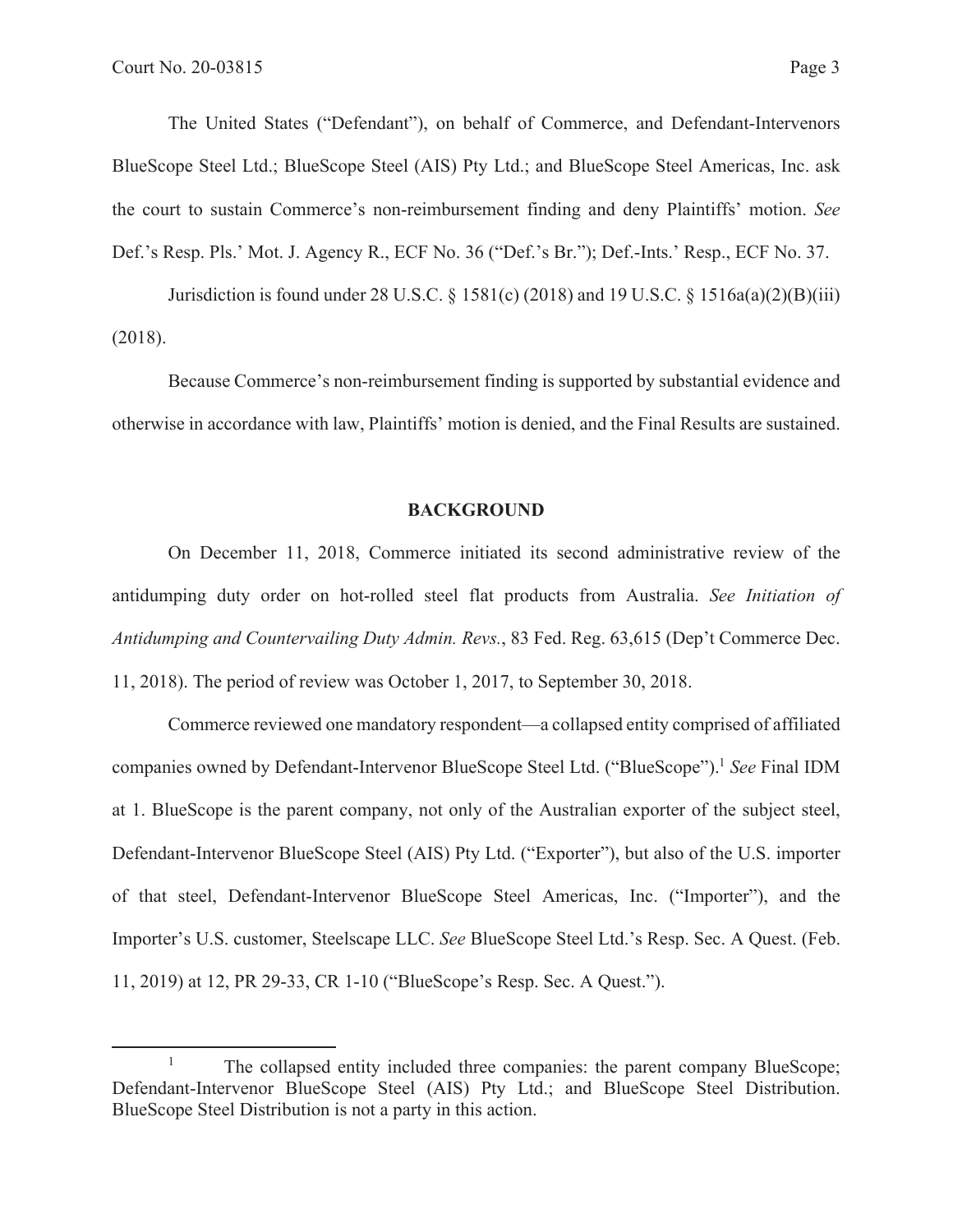Relevant to this dispute is a series of back-to-back transactions made pursuant to the terms of a supply agreement among the affiliated companies: BlueScope, the Importer, and Steelscape. *See* BlueScope Steel Ltd.'s Resp. First Suppl. Sec. A Quest. (Apr. 8, 2019) Ex. SA-11, PR 61-62, CR 105-134 ("Supply Agreement"). Under the back-to-back scheme, the parent company BlueScope (through the Exporter) sold subject steel to the Importer, which in turn resold the steel to Steelscape. Steelscape then further manufactured the subject steel into non-subject merchandise and sold its products to an unaffiliated U.S. customer. *See* BlueScope's Resp. Sec. A Quest. at 17; *see also* Final IDM at 5-6.

In response to Commerce's questionnaires, BlueScope placed on the record a copy of the Supply Agreement, and explained the method by which it calculated transfer prices among its affiliates, *i.e.*, the price at which the Exporter sold the subject steel to the Importer, and the price at which the Importer sold the subject steel to Steelscape.2 *See* Final IDM at 8. Commerce summarized the transfer price calculation method in a confidential memorandum.<sup>3</sup>

<sup>2</sup> The Supply Agreement identifies the price that the Importer charged Steelscape as a [[  $\qquad$  ]], as this term is defined in the International Chamber of Commerce's 2010 Incoterms, *i.e.*, "[t]he seller [Importer] bears all the costs and risks involved in bringing the goods to the place of destination and has an obligation to clear the goods not only for export but also for import, to pay any duty for both export and import and to carry out all customs formalities." International Chamber of Commerce, https://iccwbo.org/resources-forbusiness/incoterms-rules/incoterms-rules-2010/ (last visited May 19, 2022); *see also* Supply Agreement at 4. The  $\begin{bmatrix} \mathbf{z} & \mathbf{z} \end{bmatrix}$  a duty-inclusive price determined based on a proprietary formula using data from published hot-rolled price indices. *See* Supply Agreement § 5.1 (stating the formula for the [[

 <sup>]]).</sup> 

<sup>3</sup> BlueScope's transfer price method is as follows: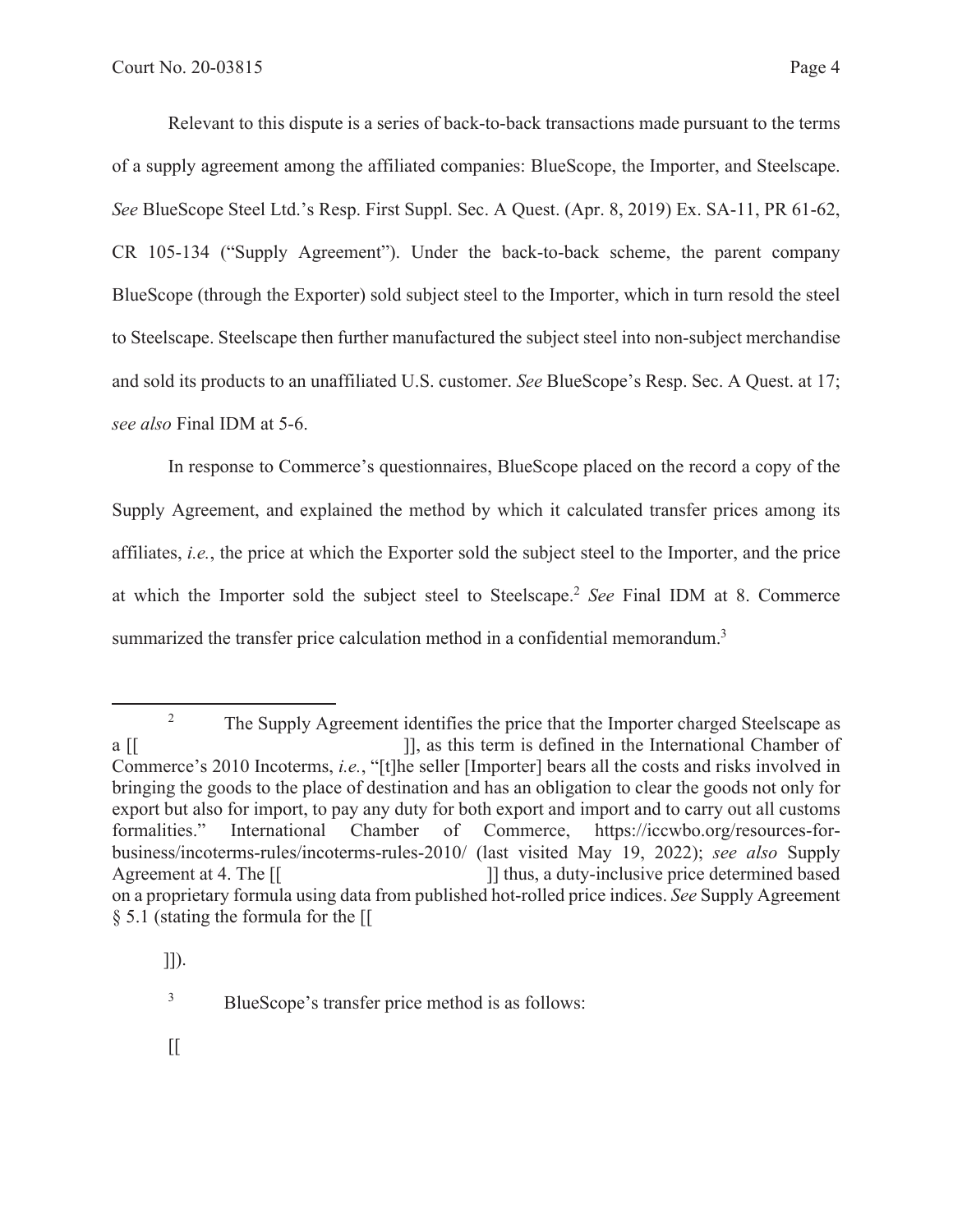In accordance with the Supply Agreement, the price that the Exporter charged to the Importer was determined by deducting the estimated antidumping duties and freight from the price charged to Steelscape. *See* Final Analysis Mem. (Sept. 30, 2020) at 4, CR 310. To arrive at the Importer's transfer price, the Exporter started with the price paid by Steelscape, then the "[Exporter] calculate[d] [Importer's] transfer price by, among other things, deducting an amount for estimated antidumping duties" from the Steelscape price in order to estimate entry value. *See* Def.'s Br. at 5. The sales price to Steelscape thus included the antidumping duties that were paid by the Importer at the time the merchandise was entered.

Prior to liquidation of the subject steel entries, the Importer placed a certificate of nonreimbursement on the record, pursuant to 19 C.F.R.  $\S 351.402(f)(2)$ .<sup>4</sup> Commerce's regulations provide that if the importer fails to file a non-reimbursement certificate, Commerce "may presume from [such] failure . . . that the exporter or producer paid or reimbursed the antidumping duties." *Id.* § 351.402(f)(3).

Notwithstanding the Importer's non-reimbursement certificate, Plaintiffs claimed before Commerce,<sup>5</sup> and now argue before the court, that by "decreas[ing] the invoice price to the related

Final Analysis Mem. (Sept. 30, 2020) at 4, CR 310.

5 U.S. Steel alleged:

 <sup>]].</sup> In other words, [the Importer]

paid the requisite dumping duties (an amount calculated using the [[ ]] price), and Steelscape was charged a duty-inclusive price.

<sup>4</sup> The Importer's certificate stated that the company had "not entered into any agreement or understanding for the payment or for the refunding to [it], by the manufacturer, producer, seller or exporter of all or any part of the antidumping duties assessed upon all shipments of" the subject steel during the period of review. *See* BlueScope's Resp. Sec. A Quest. Ex. A-8b.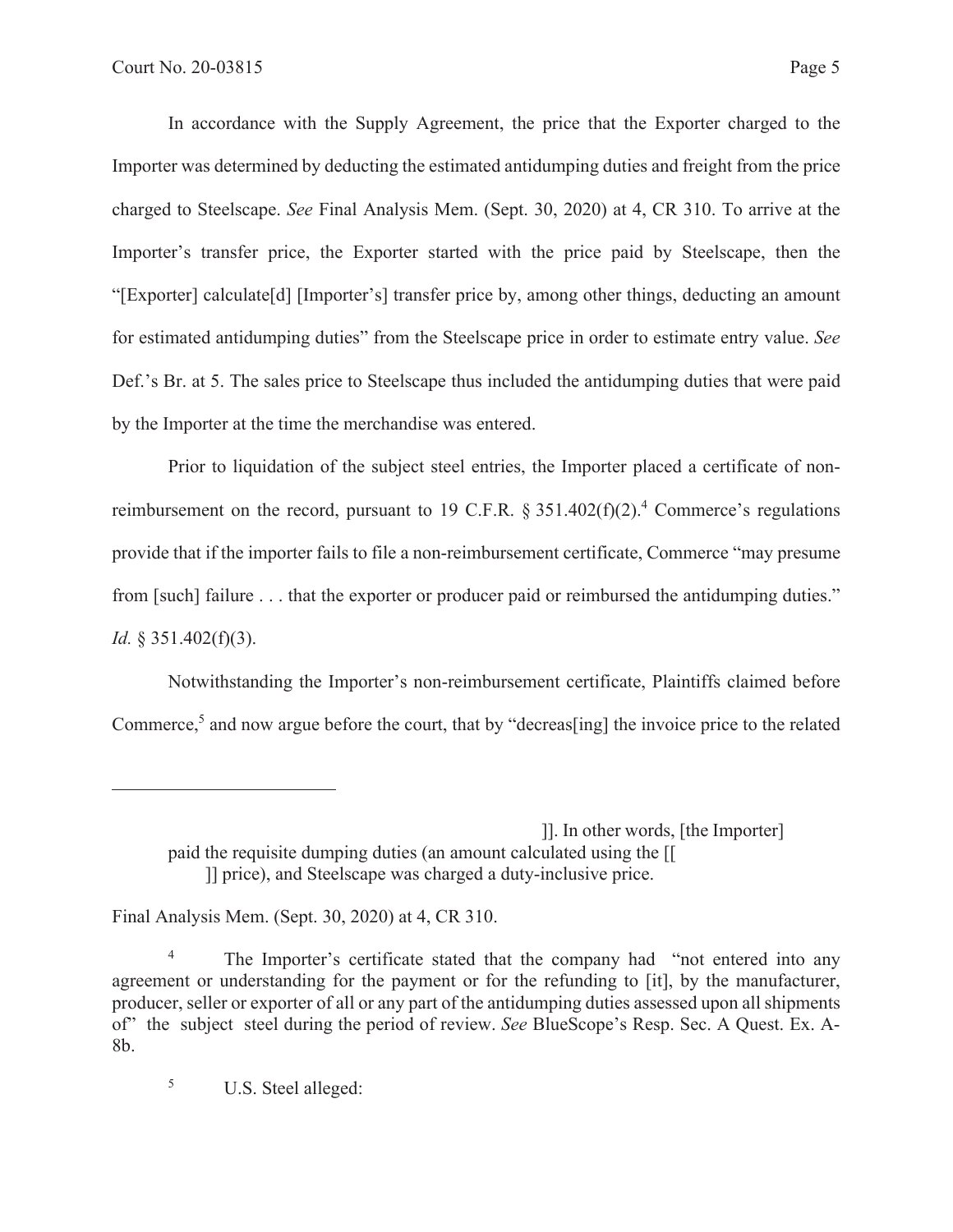U.S. importer by the amount of the antidumping duties otherwise due," the Exporter reimbursed the Importer for antidumping duties. *See* Pls.' Br. at 1. Thus, for Plaintiffs, Commerce was required by the reimbursement regulation to lower U.S. price by the amount of estimated antidumping duties. *See* 19 C.F.R. § 351.402(f)(1)(i) ("In calculating the export price (or the constructed export price), the Secretary will deduct the amount of any antidumping duty . . . which the exporter or producer . . . [r]eimbursed to the importer.").

On December 17, 2019, Commerce published its Preliminary Results, in which it determined that the mandatory respondent—the collapsed entity BlueScope—dumped subject steel during the period of review. *See Certain Hot-Rolled Steel Flat Prods. From Austl.*, 84 Fed. Reg. 68,876 (Dep't Commerce Dec. 17, 2019) ("Preliminary Results") and accompanying Issues and Decision Mem. (Dec. 11, 2019), PR 114 ("PDM"); *see also* Prelim. Analysis Mem. (Dec. 10, 2019), PR 115, CR 258. In making its dumping calculation, Commerce declined to deduct from U.S. price any amount for the allegedly reimbursed antidumping duties under 19 C.F.R. § 351.402(f) because it preliminarily determined that there was no evidence on the record that the Exporter had reimbursed the Importer for such duties. *See* PDM at 12; *see also* Prelim. Analysis Mem. at 7.

In the Final Results, Commerce continued to determine that the evidence did not support a finding of reimbursement. *See* Final IDM at 7. Commerce based its determination on record

BlueScope is reimbursing its affiliated importer the amount of the antidumping duty that would be assessed on the subject merchandise by improperly deducting the antidumping duty from the transfer price. As such, BlueScope's reported entered value is understated by the amount of the applicable duties on subject hot-rolled coils. In so far as BlueScope lowers the price of its hotrolled steel by the amount of the duty, it is essentially paying the duty as a foreign producer.

U.S. Steel's Pre-Preliminary Cmts. Concerning BlueScope (Nov. 19, 2019) at 14, CR 256.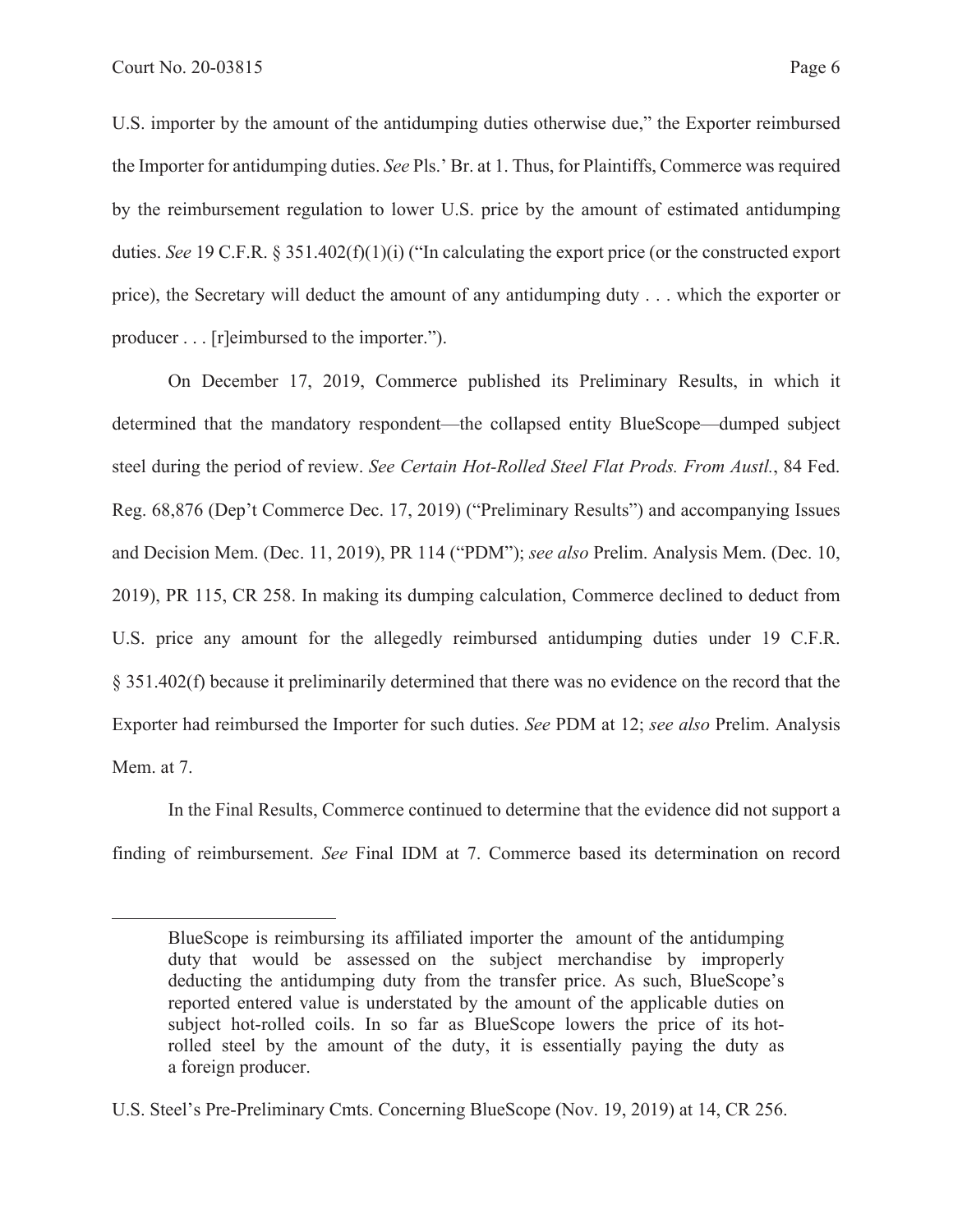documents, including the non-reimbursement certificate filed by the Importer, pursuant to 19 C.F.R.  $\S 351.402(f)(2)$ ; the Supply Agreement demonstrating the manner in which transfer prices among the BlueScope affiliates were determined; and evidence that the Importer had paid to U.S. Customs and Border Protection the antidumping duties that were owed on the subject imports. *See* Final IDM at 7-8.

In the Final IDM, Commerce addressed Plaintiffs' argument that reimbursement occurred when the Exporter lowered its transfer price to the Importer by the amount of estimated antidumping duties, stating, by way of explanation, that pricing alone is not probative of reimbursement in the context of transfers between affiliated companies, because the antidumping law treats affiliates as a single entity:

The antidumping statute and regulations make no distinction in the calculation of [U.S. price] between costs incurred by a foreign parent company and those incurred by its U.S. subsidiary. Therefore, [Commerce] does not make adjustments to U.S. price based upon intracompany transfers of any kind.

Final IDM at 8 (citation omitted). In other words, to show reimbursement, more evidence is required than the lowering of the invoice price among affiliates—*i.e.*, some "evidence showing a link between intracorporate transfers and the reimbursement of antidumping duties." *Torrington Co. v. United States*, 19 CIT 403, 410, 881 F. Supp. 622, 632 (1995), *aff'd*, 127 F.3d 1077 (Fed. Cir. 1997). Here, Commerce found no such evidence on the record.

Moreover, Commerce did not find persuasive the evidence cited by Plaintiffs in support of their reimbursement claim, *i.e.*, invoice(s) that showed the Exporter, when calculating the transfer price charged to its related Importer, deducted the estimated antidumping duties that the Importer charged Steelscape. For Commerce, it would have been unreasonable for the Exporter to include antidumping duties in the price charged to the Importer because the Exporter itself was not responsible for those duties: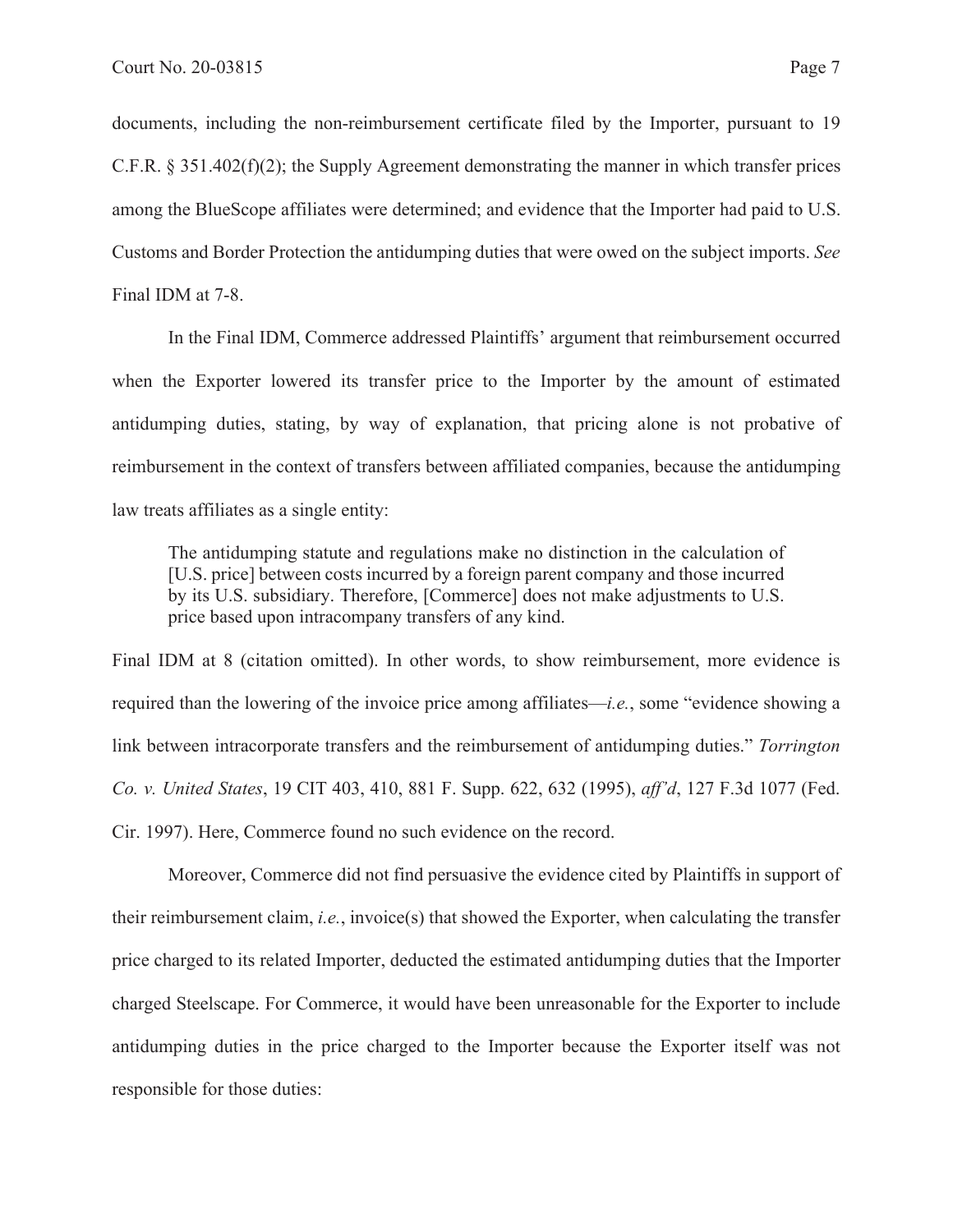In essence, the petitioners' argument appears to be that [the Exporter] should have charged [the Importer] the same price that [the Importer] itself charged Steelscape. However, that argument fails because [the Exporter] was not the importer of record (and thus, it would be unreasonable to require it to charge [the Importer] a price which is inclusive of [antidumping] duties which [the Exporter] did not incur).

Final IDM at 9 n.44. Here, Commerce found that the record showed the Importer "paid the [antidumping] duty deposits on each importation of subject merchandise during the [period of review], and it included those duties in the downstream price to its U.S. customer." Final IDM at 9. Commerce found that the record did not establish reimbursement and that, thus, its reimbursement regulation did not apply.

Commerce calculated an antidumping duty rate of 2.72 percent for the respondent BlueScope. *See* Final Results, 85 Fed. Reg. at 63,250.

Plaintiffs brought their objections to this Court, maintaining that Commerce misconstrued its reimbursement regulation by failing to recognize that "indirect" reimbursement (*i.e.*, the lowering of invoice price) had occurred here, and failed to support with substantial evidence its finding that the Exporter had not reimbursed the Importer for antidumping duties owed on the subject imports.

### **STANDARD OF REVIEW**

The court will sustain a determination by Commerce unless it is "unsupported by substantial evidence on the record, or otherwise not in accordance with law." 19 U.S.C.  $§ 1516a(b)(1)(B)(i).$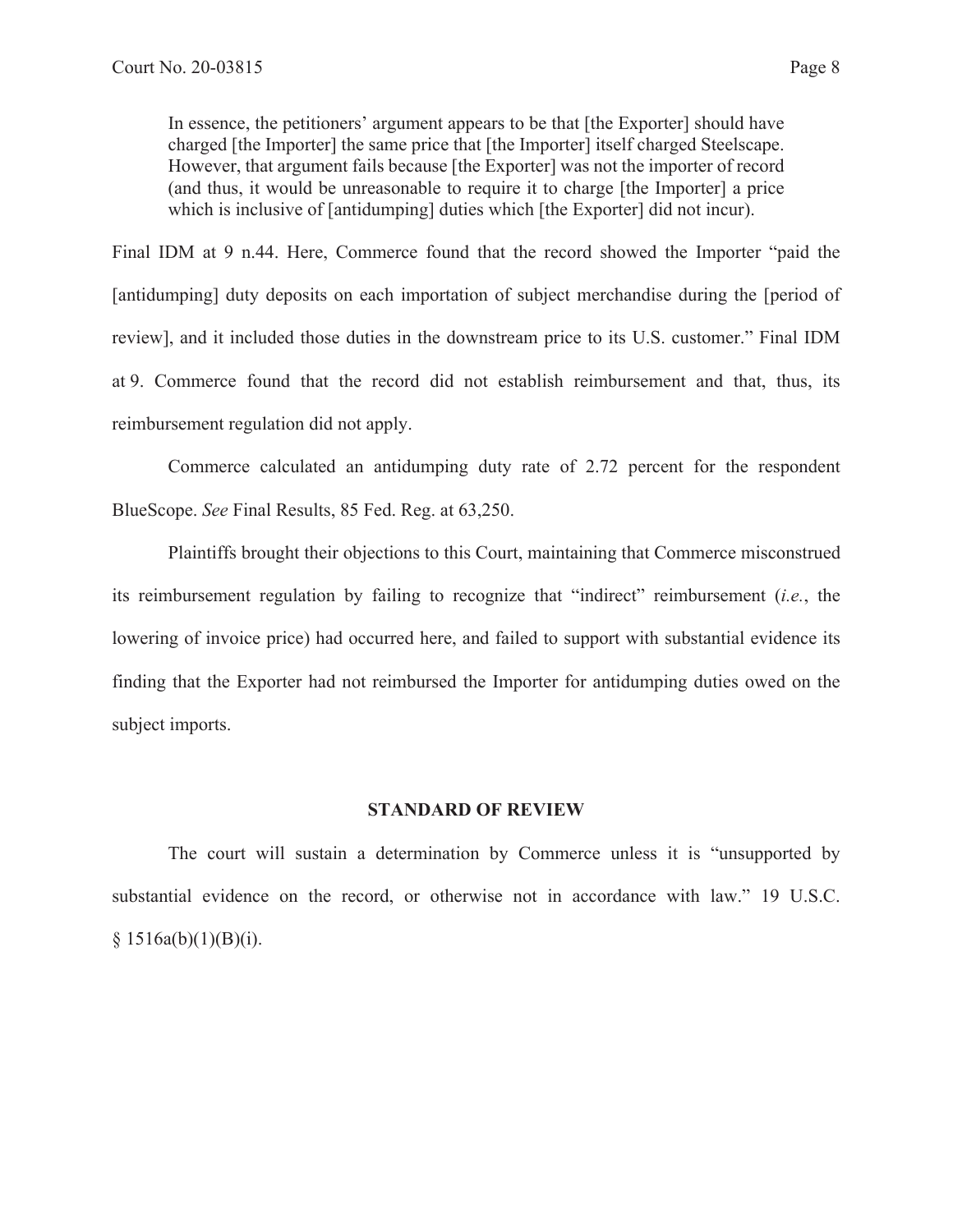## **LEGAL FRAMEWORK**

Commerce's determination of whether subject merchandise is being sold at less-than-fair value rests on a comparison of U.S. price (export or constructed export price<sup>7</sup>) and the price at which the foreign like product is sold in the exporting country (normal value). *See* 19 U.S.C. §§ 1677a, 1677b. If subject merchandise is being sold at less-than-fair value, Commerce determines how much less, and then assesses antidumping duties to make up the difference. *Id.* § 1673; *see also id.* § 1677(35)(A) (defining dumping margin as "the amount by which the normal value exceeds the export price or constructed export price of the subject merchandise").

When determining U.S. price, the antidumping statute requires Commerce to make adjustments to the price under certain circumstances. *See id.* § 1677a(c), (d). Commerce has promulgated regulations that clarify how it makes these adjustments. *See* 19 C.F.R. § 351.402(a). Commerce's reimbursement regulation is one of them.

The reimbursement regulation provides that "[i]n calculating the export price (or the constructed export price), the Secretary will deduct the amount of any antidumping duty or countervailing duty which the exporter or producer: (A) Paid directly on behalf of the importer; or

<sup>6</sup> The "export price" is "the price at which the subject merchandise is first sold (or agreed to be sold) before the date of importation by the producer or exporter of the subject merchandise outside of the United States to an unaffiliated purchaser in the United States or to an unaffiliated purchaser for exportation to the United States, as adjusted under  $\lceil \S 1677a(c) \rceil$ ." 19 U.S.C. § 1677a(a).

<sup>7</sup> The "constructed export price" is "the price at which the subject merchandise is first sold (or agreed to be sold) in the United States before or after the date of importation by or for the account of the producer or exporter of such merchandise or by a seller affiliated with the producer or exporter, to a purchaser not affiliated with the producer or exporter, as adjusted under [§ 1677a(c) and (d)]." 19 U.S.C. § 1677a(b). Here, all of BlueScope's U.S. sales were reported on a constructed export price basis, based on its U.S. affiliate Steelscape's sales to unaffiliated customers in the United States. *See* PDM at 10 ("BlueScope reported that its sales to the United States were all made on a [constructed export price] basis.").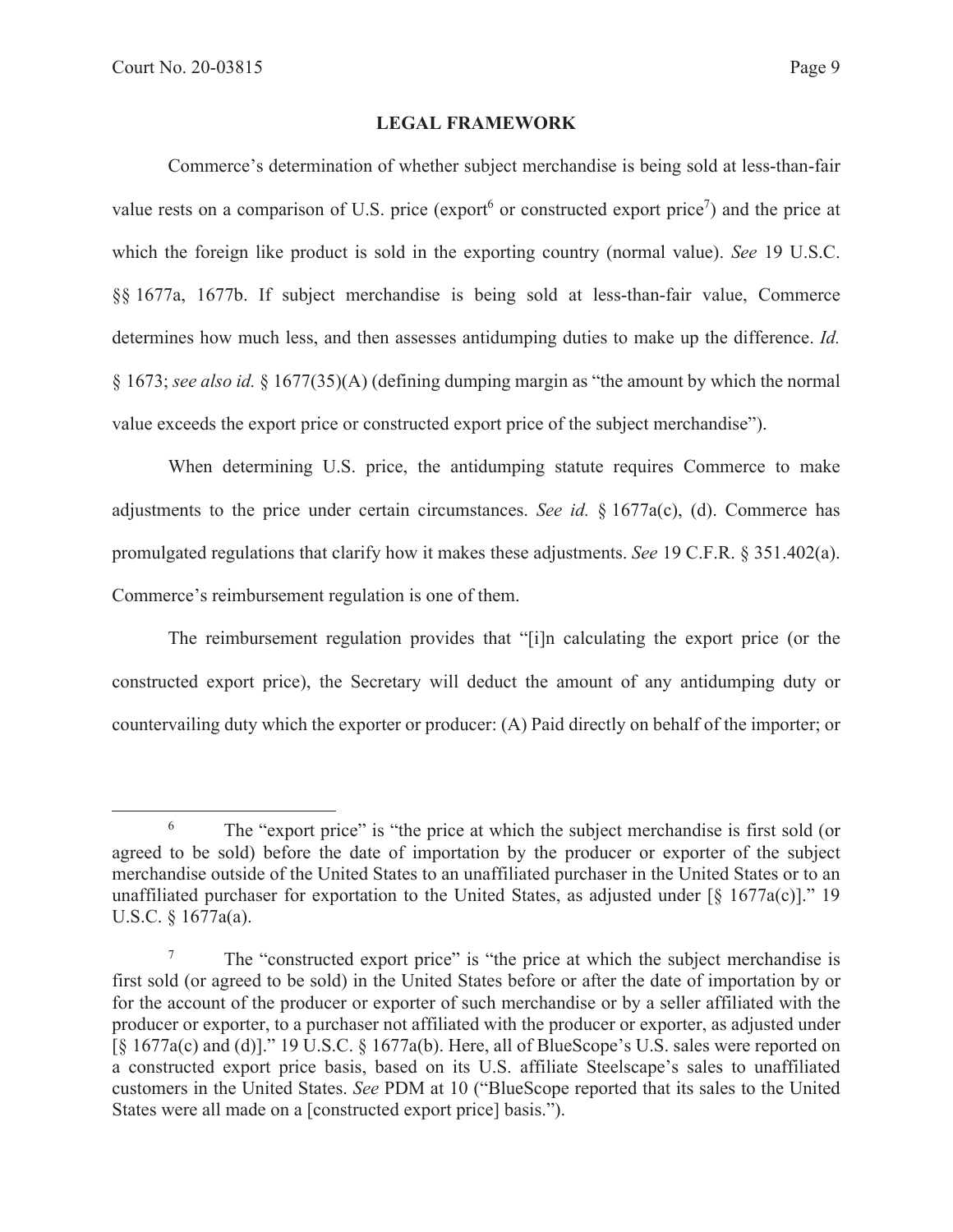(B) Reimbursed to the importer." 19 C.F.R. § 351.402(f)(1)(i)(A)-(B). The regulation requires that

the importer file a non-reimbursement certificate prior to liquidation, failing which, Commerce

may presume that the exporter reimbursed the importer for antidumping or countervailing duties:

(2) *Certificate*. The importer must file prior to liquidation a certificate in the following form with the appropriate District Director of Customs:

I hereby certify that I (have) (have not) entered into any agreement or understanding for the payment or for the refunding to me, by the manufacturer, producer, seller, or exporter, of all or any part of the antidumping duties or countervailing duties assessed upon the following importations of (commodity) from (country): (List entry numbers) which have been purchased on or after (date of publication of antidumping notice suspending liquidation in the FEDERAL REGISTER) or purchased before (same date) but exported on or after (date of final determination of sales at less than fair value).

(3) *Presumption*. The Secretary may presume from an importer's failure to file the certificate required in paragraph  $(f)(2)$  of this section that the exporter or producer paid or reimbursed the antidumping duties or countervailing duties.

*Id.* § 351.402(f)(2)-(3).

This Court has stated that the rationale for the reimbursement regulation is to preserve the

remedy provided under the antidumping and countervailing duty laws. As explained in *Hoogovens* 

*Staal BV v. United States*, in the antidumping context:

If the exporter assumes the cost of antidumping duties, an importer could continue to import at the lower, dumped price. U.S. producers would remain at a competitive disadvantage without the benefit of a viable remedy for the injury caused by the dumped imports. The regulation preserves the statutory remedy by accounting for the amount of duties reimbursed or paid by the exporter so that the final assessed duty will remedy the injury. Presumably, an exporter will be reluctant to continue paying the cost of antidumping duties because the margin will increase accordingly each time Commerce reviews it. Thus, the effect of the [antidumping duty] order on import prices will be preserved.

22 CIT 139, 141, 4 F. Supp. 2d 1213, 1217 (1998); *see also APEX Exps. v. United States*, 777 F.3d

1373, 1381 (Fed. Cir. 2015) (quoting *Ad Hoc Shrimp Trade Action Comm. v. United States*, 37

CIT 1166, 1176, 925 F. Supp. 2d 1367, 1375 (2013)) ("The reimbursement regulation at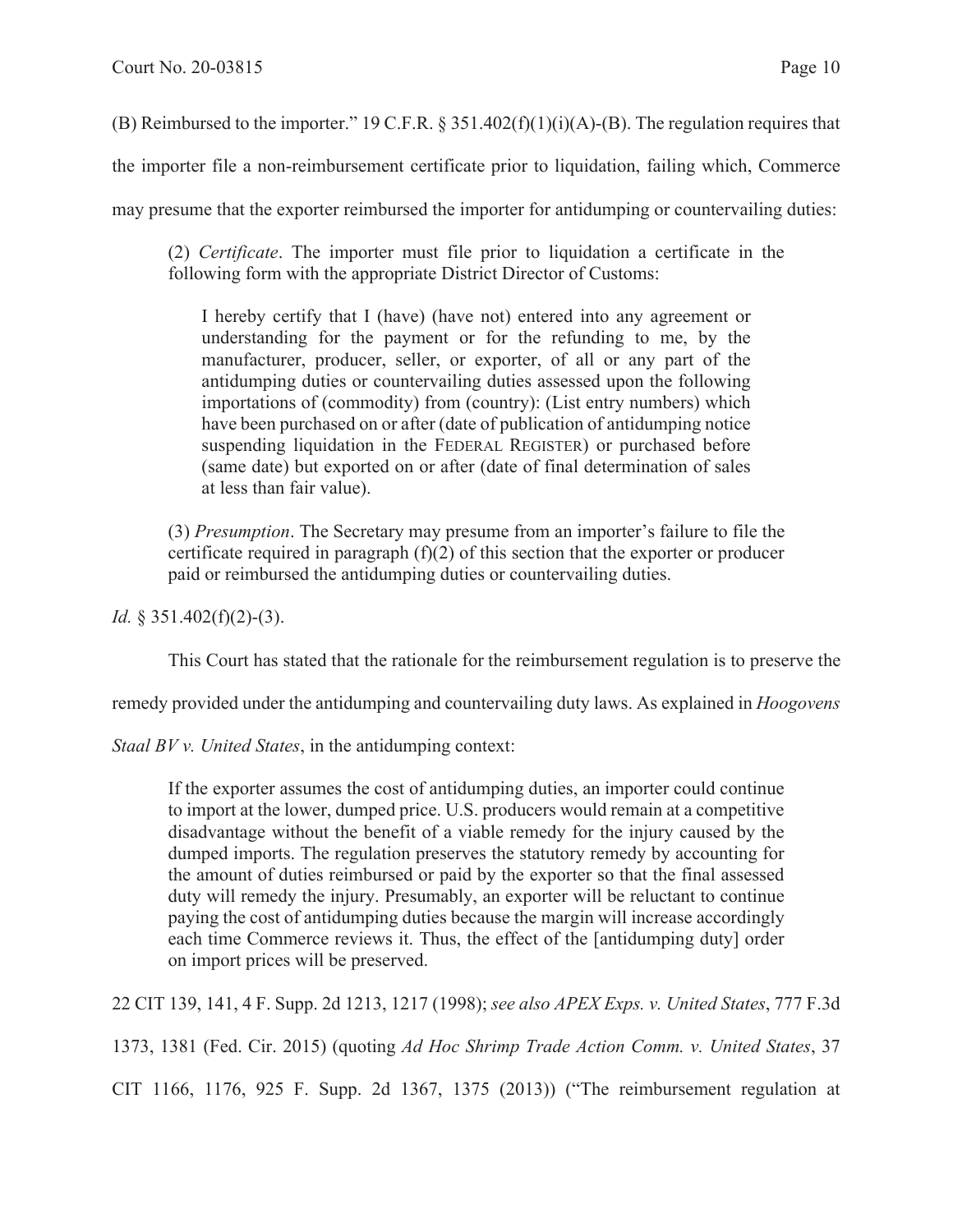§ 351.402(f) is designed to 'ensure that the . . . incentive for importers to buy at non-dumped prices is not negated by exporters who . . . remov[e] the importer's exposure to antidumping liability.'").

As to the application of the reimbursement regulation in the context of transactions among affiliated companies, it is not enough to show that intracorporate transfers occurred. There must be "evidence showing a link between intracorporate transfers and the reimbursement of antidumping duties." *See Torrington*, 19 CIT at 410, 881 F. Supp. at 632.

## **DISCUSSION**

 The reimbursement regulation offers two scenarios for when Commerce will deduct the amount of any antidumping duty from U.S. price, *i.e.*, where an "exporter or producer" either (1) "Paid [the antidumping duties] directly on behalf of the importer," or (2) "Reimbursed [those duties] to the importer." 19 C.F.R. § 351.402(f)(1)(i)(A) & (B). Plaintiffs do not claim that reimbursement occurred under the first scenario. Indeed, Plaintiffs do not dispute Commerce's finding that the Importer itself paid the antidumping duties owed on its imports of subject steel directly, and included the antidumping duties in its downstream price to Steelscape. Rather, Plaintiffs claim that reimbursement occurred here under the second scenario, *i.e.*, they claim that the Exporter reimbursed the Importer for antidumping duties indirectly by "decreas[ing] the invoice price to the related U.S. importer by the amount of the antidumping duties otherwise due." Pls.' Br. at 1.

In support of their claim, Plaintiffs argue that Commerce's failure to deduct an amount for antidumping duties from U.S. price was inconsistent with its "practice" of considering the lowering of an invoice price to be "indirect reimbursement":

Commerce concluded reimbursement had not taken place because duties were ultimately paid and [thus] declined to adjust [constructed export price] for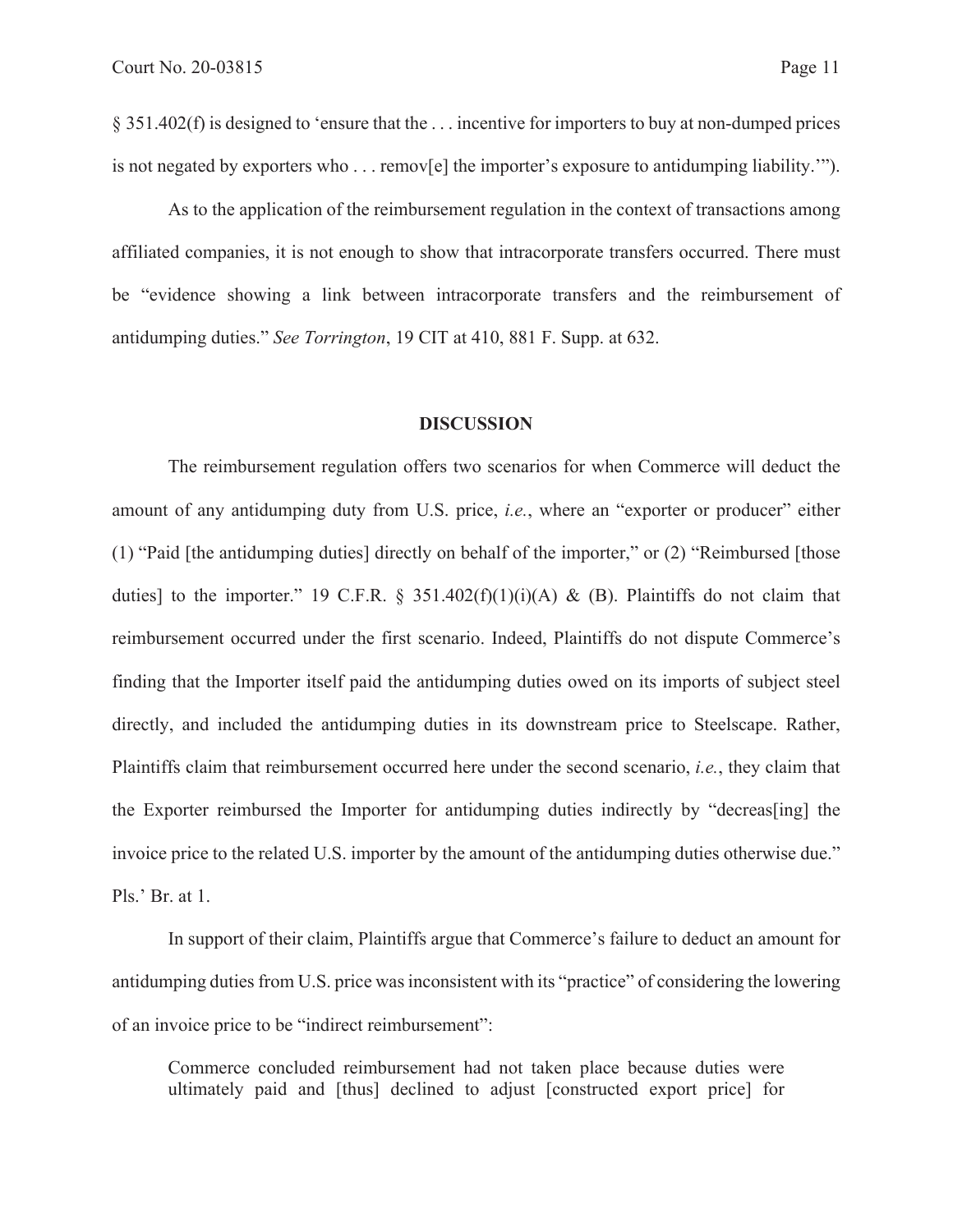reimbursement. Commerce ignored its long-standing interpretation of its regulation to find indirect reimbursement by lowering of the invoice price. Insofar as Commerce failed to follow its unambiguous regulation and practice, Commerce's decision is not entitled to deference. Commerce thus erred as a matter of law by failing to correct for reimbursement in its antidumping calculation.

Pls.' Br. at 11. As evidence of Commerce's practice, Plaintiffs cite the final results of a 1997 administrative review on antifriction bearings. *See Antifriction Bearings (Other Than Tapered Roller Bearings) and Parts Thereof From Fr., Ger., It., Japan, Rom., Sing., Swed. and the U.K.; Final Results of Antidumping Duty Admin. Revs.*, 62 Fed. Reg. 54,043 (Dep't Commerce Oct. 17, 1997) ("*AFBs*"). Specifically, Plaintiffs rely on the following statement from *AFBs*: "Although we agree [with petitioners] that the reimbursement regulation is applicable in [constructed export price] situations, there must be evidence that the parent has reimbursed (e.g., the exporter directly paid the duties for the importer *or the exporter lowered the amount invoiced to the importer*) its subsidiary for antidumping duties to be assessed." *AFBs*, 62 Fed. Reg. at 54,077 (emphasis added). Thus, for Plaintiffs, *AFBs* supports their claim that Commerce acted unlawfully.

Moreover, Plaintiffs maintain that Commerce has failed to explain adequately the reasons for its non-reimbursement finding. Specifically, Plaintiffs maintain that Commerce avoided squarely addressing their reimbursement allegation and focused its analysis instead on the Importer's payment of antidumping duties and the inclusion of those duties in the price to Steelscape. *See* Pls.' Br. at 24 ("Instead of addressing the deduction of antidumping duties from the price [Exporter] invoiced [Importer], Commerce repeatedly leapfrogged U.S. Steel's argument, focusing instead on subsequent parts of BlueScope's Channel 2 sales."). Thus, Plaintiffs question whether "Commerce [had] an evidentiary basis to support its conclusion that BlueScope was not reimbursing its importer for antidumping duties." Pls.' Br. at 3. Plaintiffs ask the court to remand Commerce's reimbursement finding and direct the agency to adjust its dumping calculation.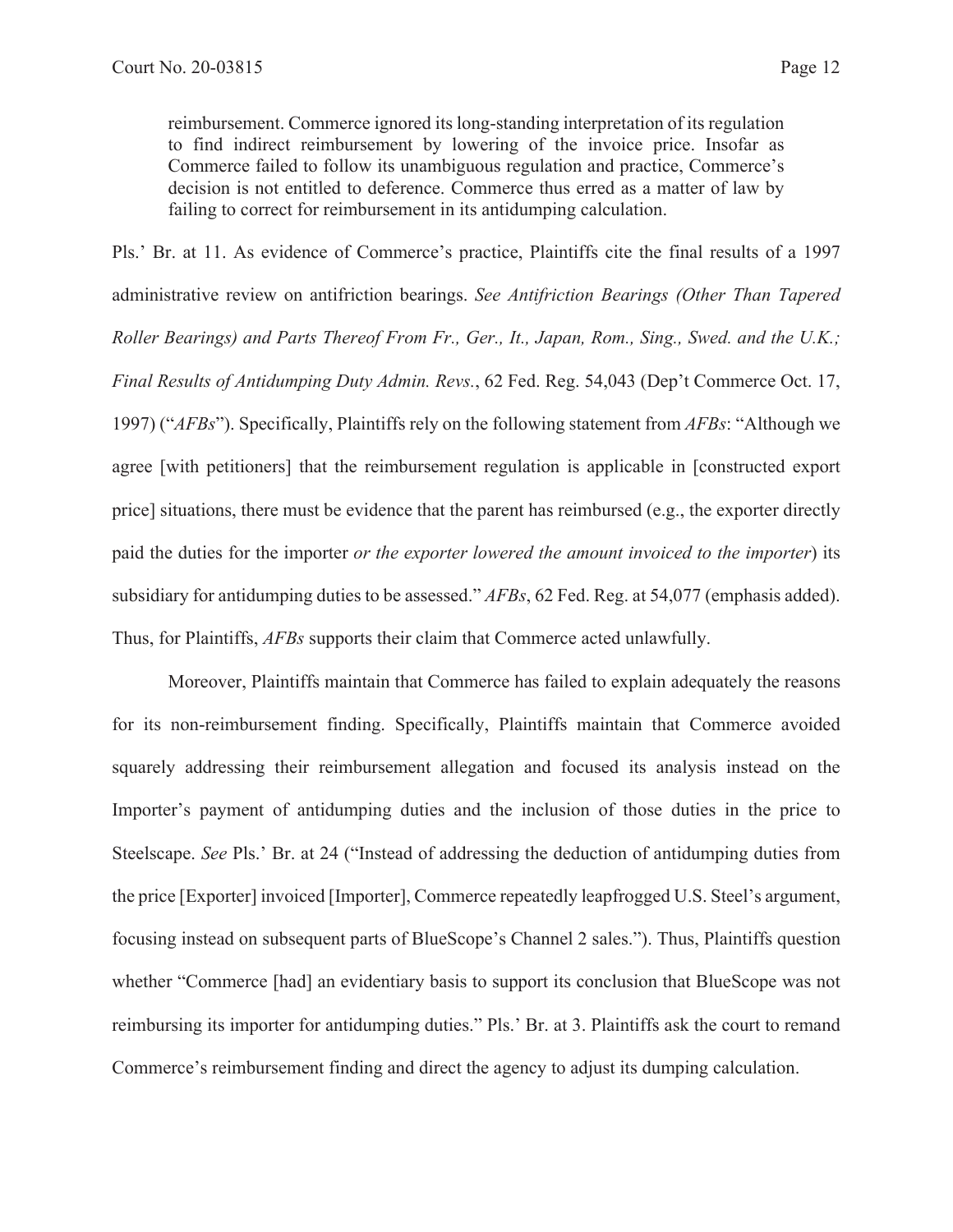Defendant maintains that Commerce's decision not to adjust U.S. price is supported by the record, the law, and its prior practice. First, Commerce notes that the Importer "actually paid antidumping duties and passed the price of those duties onto Steelscape. Therefore, Steelscape's United States customers bore the impact of the antidumping duties, fulfilling the intent of those duties." Def.'s Br. at 17-18. For Defendant, the Exporter's lowering of the transfer price to the Importer did not circumvent the remedial purpose of the antidumping law: "[t]he fact that [the Exporter] lowered its transfer price to [the Importer] by the amount of estimated antidumping duties offers no relief to [the Importer] because the lowered transfer price will be accurately reflected in [the Exporter's] dumping margin." Def.'s Br. at 18. In other words, the lowered transfer price reflected the amount the Importer would pay at entry but does not lower the cost of the merchandise to reimburse the Importer for the duties.

 Here, the transfers at issue are among affiliated parties. BlueScope is the parent of the affiliated companies that were involved in the back-to-back transactions that resulted in the importation and sale of subject steel into the United States. The record shows that the parent company BlueScope determined the price that the Exporter charged to the Importer by reference to the downstream, duty-inclusive transfer price charged to the Importer's U.S. customer Steelscape, pursuant to the terms of the Supply Agreement.<sup>8</sup>

 ]]/MT. Finally, BlueScope [[  $\frac{1}{M}$ , to arrive at the  $\frac{1}{M}$  [1/MT entered value, upon which [the Importer] paid its cash deposit of antidumping duties. Finally, BlueScope

<sup>8</sup>

As summarized by Commerce:

Using invoice  $\begin{bmatrix} 1 & 1 \end{bmatrix}$  as an example, BlueScope first calculated Steelscape's transfer price using the formula price of [two] steel indices  $(\frac{S}{I})$  [ $\frac{S}{I}$ ]/MT) and then it adjusted that base price according to product characteristics to arrive at  $\frac{1}{1}$ []/MT. This base price, plus adjustments, is the price that [the Importer] charged Steelscape. Then, BlueScope [[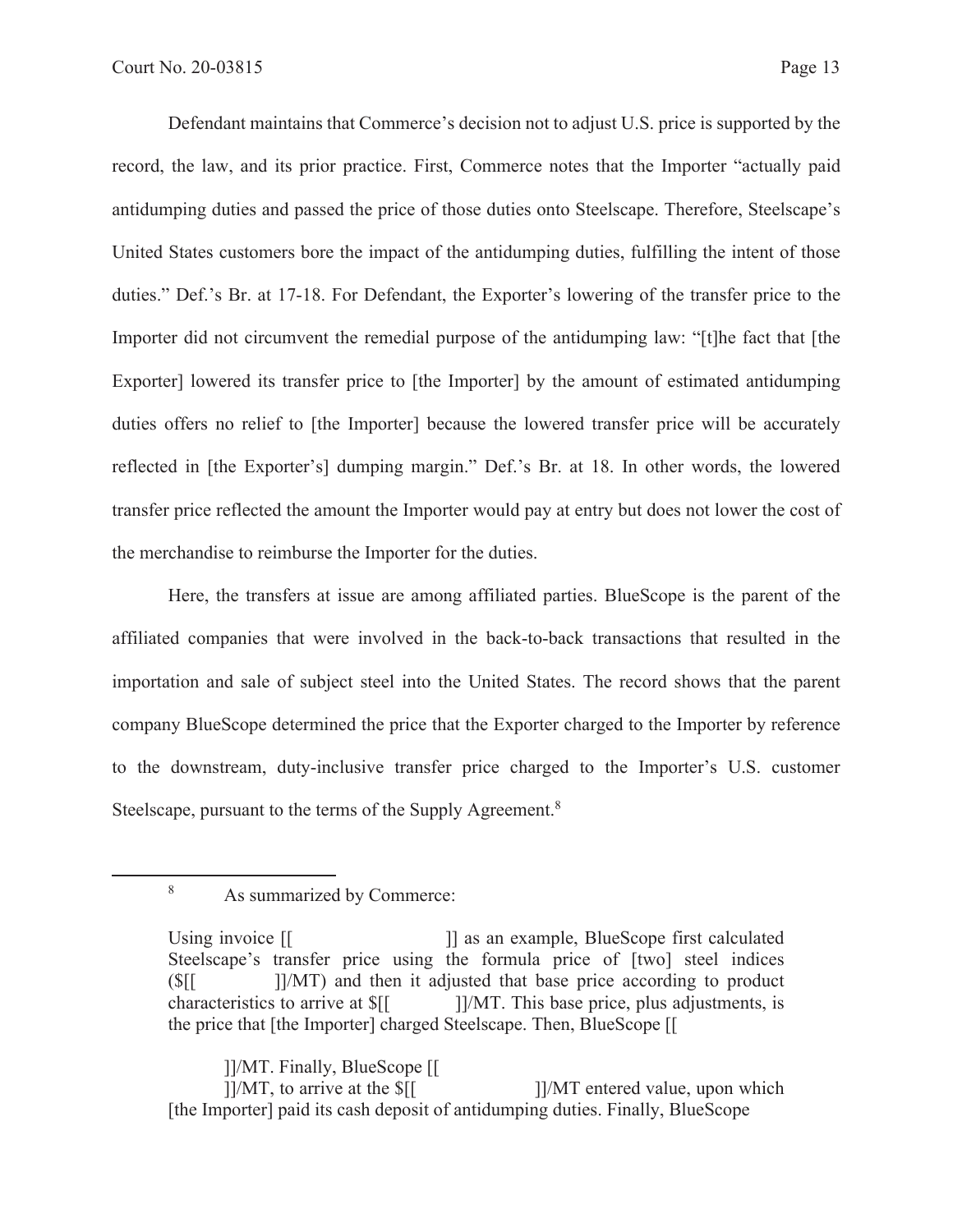The Exporter's deduction of estimated antidumping duties from the Importer's invoice price, on its own, is unremarkable when viewed in the context of the record. Together with the non-reimbursement evidence in the form of the certificate filed by the Importer, and evidence that the Importer paid duties owed on the subject steel, the court concludes it was not unreasonable for Commerce to find that the reimbursement regulation did not apply here.

First, it is important to understand just what happened here. Shorn of references to transfer pricing, tri-partite agreements, and Commerce's regulations, the facts show: a single entity took the final price paid by its last-in-line affiliate, deducted from that price an amount equal to the duties paid at the time of entry, and used the result as the basis for the price charged to the Importer. Thus, the entered price, as is universally the case, did not contain duties which were paid at entry by the Importer. The Importer (as an affiliate) paid the duties and added them to the price charged to the last-in-line affiliate purchaser. Plaintiffs have presented no evidence that the Exporter adjusted the price charged to the Importer in two ways: first, to make the price free of the duties that the Importer would pay at entry, and second, in an amount sufficient to reimburse the duties paid by the Importer at entry. Thus, Plaintiffs have failed to demonstrate that the actual payments and prices charged were anything other than those in a garden variety transaction among an exporter, an importer, and an unaffiliated purchaser. That the price paid was arrived at by means of a formula found in the Supply Agreement simply does not matter so long as the price paid for the merchandise by the Importer was not discounted to account for the duties.

calculated its transfer price to [the Importer] by [[ [1], resulting in a \$[[ ] cransfer price to [the Importer].

Final Analysis Mem. at 4 (footnotes omitted).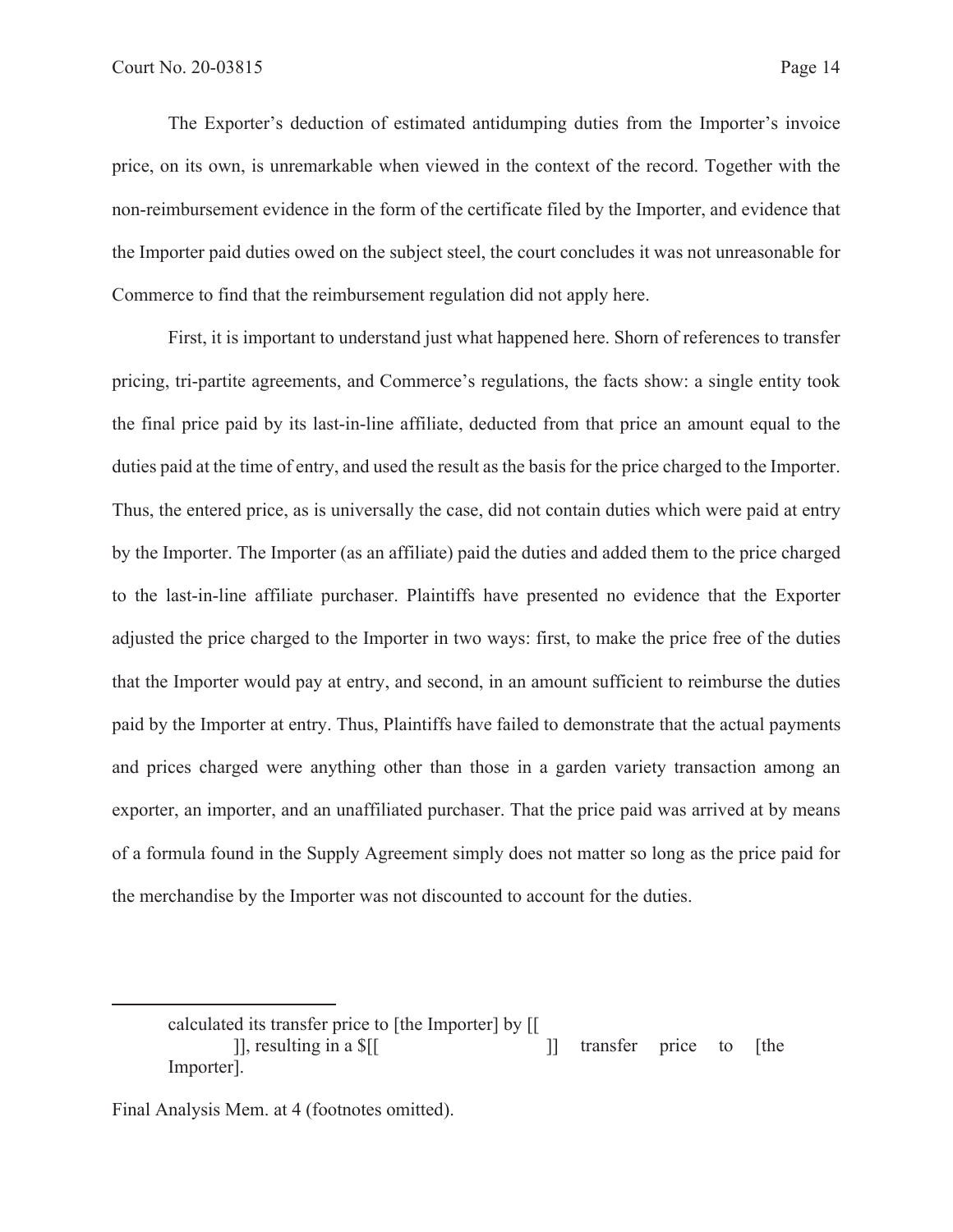Plaintiffs' claim that reimbursement occurred here rests on the alleged deduction of antidumping duties from invoices issued by Exporter to it affiliated Importer for the subject steel. In the Final Results, Commerce disagreed with Plaintiffs' interpretation of the evidence:

We disagree . . . that record evidence establishes that [the Exporter] deducted [antidumping] duties when setting the price to [the Importer]. Rather, the information provided by BlueScope demonstrates that [the Importer] paid [antidumping] duties on its imports of subject merchandise, and it passed these duties on to Steelscape as part of the transfer price changed [sic] to it. Despite the petitioners' claim, this information does *not* show that [the Exporter] deducted [antidumping] duties from the price that it charged to [the Importer]; to the contrary, it simply shows the calculation of the transfer price to the U.S. customer, albeit an affiliated one.

Final IDM at 8 (footnote omitted). In other words, for Commerce, all the record evidence shows is the manner in which the transfer price between the affiliated Exporter and Importer was calculated. Plaintiffs failed to establish, with evidence, any link between that price and the alleged reimbursement of duties.

 Plaintiffs' other arguments do not convince the court of any error of law or fact that would require remand. Plaintiffs' argument that Commerce unlawfully ignored its "practice" of considering the lowering of an invoice price to be "indirect reimbursement" under its regulations is meritless. Without citation to any authority, Plaintiffs argue that the intent of the 1980 version of the regulation, which covered antidumping duties that "are, or will be, refunded to the importer by the . . . exporter, either *directly or indirectly*" persists to this day. *See* 19 C.F.R. § 353.55(a) (1980) (emphasis added); *see also* Pls.' Br. at 14 ("Correcting for the reimbursement of 'any antidumping duties' that are '*either directly or indirectly*' paid by the manufacturer is a foundational principle of Commerce's trade remedy administration."). Plaintiffs appear to make this argument in an attempt to buttress their "legal" contention that "indirect" reimbursement, which is what they allege happened here, is covered by the current regulation.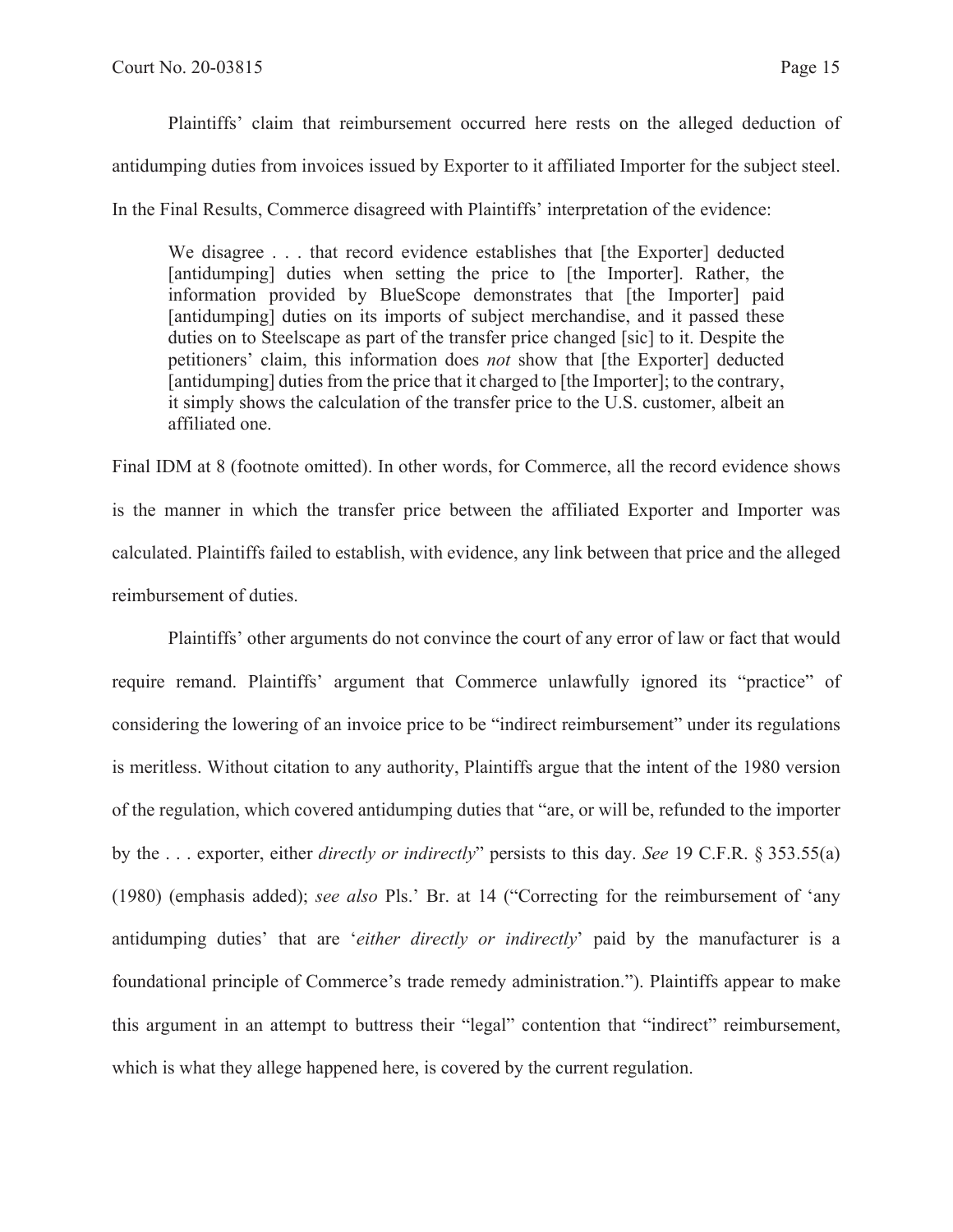As Plaintiffs know, however, since at least 1997, the language of the reimbursement regulation has changed. Unlike in 1980, today the regulation covers countervailing, as well as antidumping duties; the word "reimbursed" has replaced "refunded"; and "directly or indirectly," which modified "refunded," has been omitted altogether. *Compare* 19 C.F.R. § 353.55(a) (1980) *with* 19 C.F.R. § 351.402(f)(1)(i) (2019). In any event, here, it does not appear that Commerce interpreted the regulation in a way that would necessarily exclude what Plaintiffs have called "indirect reimbursement," *i.e.*, the lowering of an invoice price. Rather, Commerce based its determination on its finding that, in the context of transactions among affiliated companies, merely lowering the transfer price to account for the duties to be paid by the Importer, without more, does not amount to "reimbursement" under the regulation.

 Regarding Plaintiffs' reliance on the 1997 decisional memorandum in *AFBs* as support for their contention that Commerce has a practice that it has ignored, the court is unconvinced. Plaintiffs apparently have cited *AFBs* for a single sentence, quoted in their brief, in which Commerce stated that "indirect" reimbursement was when "'the exporter lowered the amount invoiced to the importer' by the antidumping duties." *See* Pls.' Br. at 27 (quoting *AFBs*, 62 Fed. Reg. at 54,077). When read in context, however, the language Plaintiffs quote is less the announcement of agency practice than the citation of one example of circumstances that could lead to a finding of reimbursement, provided additional evidence of reimbursement was present on the record:

Although we agree that the reimbursement regulation is applicable in [constructed export price] situations, there must be evidence that the parent has reimbursed (e.g., the exporter directly paid the duties for the importer or the exporter lowered the amount invoiced to the importer) its subsidiary for antidumping duties to be assessed. In [*Korean TVs*], we reaffirmed our original view that reimbursement, within the meaning of the regulation, takes place between affiliated parties if the evidence demonstrates that the exporter directly pays antidumping duties for the affiliated importer or reimburses the importer for such duties. In this case, there is